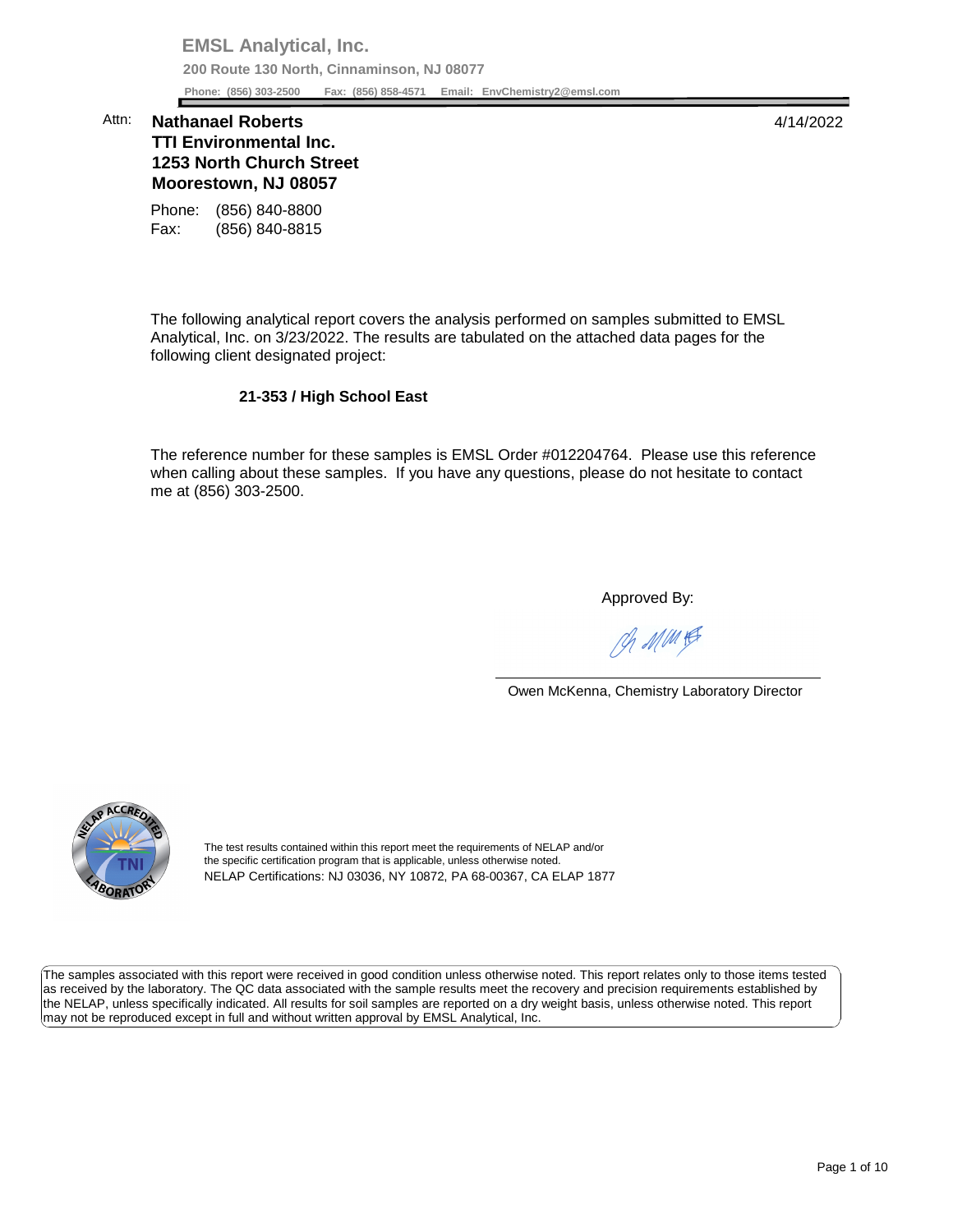|          | <b>EMSL</b>              | <b>EMSL Analytical, Inc.</b><br>200 Route 130 North, Cinnaminson, NJ 08077<br>(856) 303-2500 / (856) 858-4571<br>Phone/Fax:<br>http://www.EMSL.com | EnvChemistry2@emsl.com |                             |                                                      | EMSL Order:<br>CustomerID:<br>CustomerPO:<br>ProjectID: | 012204764<br>TTIE54<br>034036 |
|----------|--------------------------|----------------------------------------------------------------------------------------------------------------------------------------------------|------------------------|-----------------------------|------------------------------------------------------|---------------------------------------------------------|-------------------------------|
| Attn:    | <b>Nathanael Roberts</b> | <b>TTI Environmental Inc.</b><br><b>1253 North Church Street</b><br>Moorestown, NJ 08057                                                           |                        | Phone:<br>Fax:<br>Received: | (856) 840-8800<br>(856) 840-8815<br>03/23/22 9:00 AM |                                                         |                               |
| Project: |                          | 21-353 / High School East                                                                                                                          |                        |                             |                                                      |                                                         |                               |

|                                  |                            | <b>Analytical Results</b> |                 |                         |                        |           |                                   |           |
|----------------------------------|----------------------------|---------------------------|-----------------|-------------------------|------------------------|-----------|-----------------------------------|-----------|
| <b>Client Sample Description</b> | 1 / CH50-C-1-WBF1 / Cafe 2 |                           | Collected:      | 3/23/2022<br>5:06:00 AM |                        | Lab $ID:$ | 012204764-0001                    |           |
| Method                           | <b>Parameter</b>           | <b>Result</b>             | <b>RL Units</b> |                         | Prep<br>Date & Analyst |           | <b>Analysis</b><br>Date & Analyst |           |
| <b>METALS</b>                    |                            |                           |                 |                         |                        |           |                                   |           |
| 200.8                            | Lead                       | <b>ND</b>                 | $1.00 \mu g/L$  |                         | 4/5/2022               | <b>JM</b> | 04/06/22 15:12 VD                 |           |
| <b>Client Sample Description</b> | 2 / CH50-C-1-WBF2 / Cafe 2 |                           | Collected:      | 3/23/2022<br>5:05:00 AM |                        | Lab ID:   | 012204764-0002                    |           |
| <b>Method</b>                    | <b>Parameter</b>           | <b>Result</b>             | <b>RL Units</b> |                         | Prep<br>Date & Analyst |           | <b>Analysis</b><br>Date & Analyst |           |
| <b>METALS</b>                    |                            |                           |                 |                         |                        |           |                                   |           |
| 200.8                            | Lead                       | <b>ND</b>                 | $1.00 \mu g/L$  |                         | 4/5/2022               | <b>JM</b> | 04/06/22 15:20                    | <b>VD</b> |
| <b>Client Sample Description</b> | 3 / CH50-K-ICE / Kitchen   |                           | Collected:      | 3/23/2022<br>4:58:00 AM |                        | Lab ID:   | 012204764-0003                    |           |
| Method                           | <b>Parameter</b>           | <b>Result</b>             | <b>RL Units</b> |                         | Prep<br>Date & Analyst |           | <b>Analysis</b><br>Date & Analyst |           |
| <b>METALS</b>                    |                            |                           |                 |                         |                        |           |                                   |           |
| 200.8                            | Lead                       | <b>ND</b>                 | $1.00 \mu g/L$  |                         | 4/5/2022               | <b>JM</b> | 04/06/22 15:22                    | – VD      |
| <b>Client Sample Description</b> | 4 / CH50-K-S-1A Kitchen    |                           | Collected:      | 3/23/2022<br>4:59:00 AM |                        | Lab ID:   | 012204764-0004                    |           |
| Method                           | <b>Parameter</b>           | <b>Result</b>             | <b>RL Units</b> |                         | Prep<br>Date & Analyst |           | <b>Analysis</b><br>Date & Analyst |           |
| <b>METALS</b>                    |                            |                           |                 |                         |                        |           |                                   |           |
| 200.8                            | Lead                       | 1.31                      | $1.00 \mu g/L$  |                         | 4/5/2022               | <b>JM</b> | 04/06/22 15:25 VD                 |           |
| <b>Client Sample Description</b> | 5 / CH50-K-S-2A Kitchen    |                           | Collected:      | 3/23/2022<br>5:00:00 AM |                        | Lab ID:   | 012204764-0005                    |           |
| <b>Method</b>                    | <b>Parameter</b>           | <b>Result</b>             | <b>RL Units</b> |                         | Prep<br>Date & Analyst |           | <b>Analysis</b><br>Date & Analyst |           |
| <b>METALS</b>                    |                            |                           |                 |                         |                        |           |                                   |           |
| 200.8                            | Lead                       | 5.02                      | $1.00 \mu g/L$  |                         | 4/5/2022               | <b>JM</b> | 04/06/22 15:27                    | <b>VD</b> |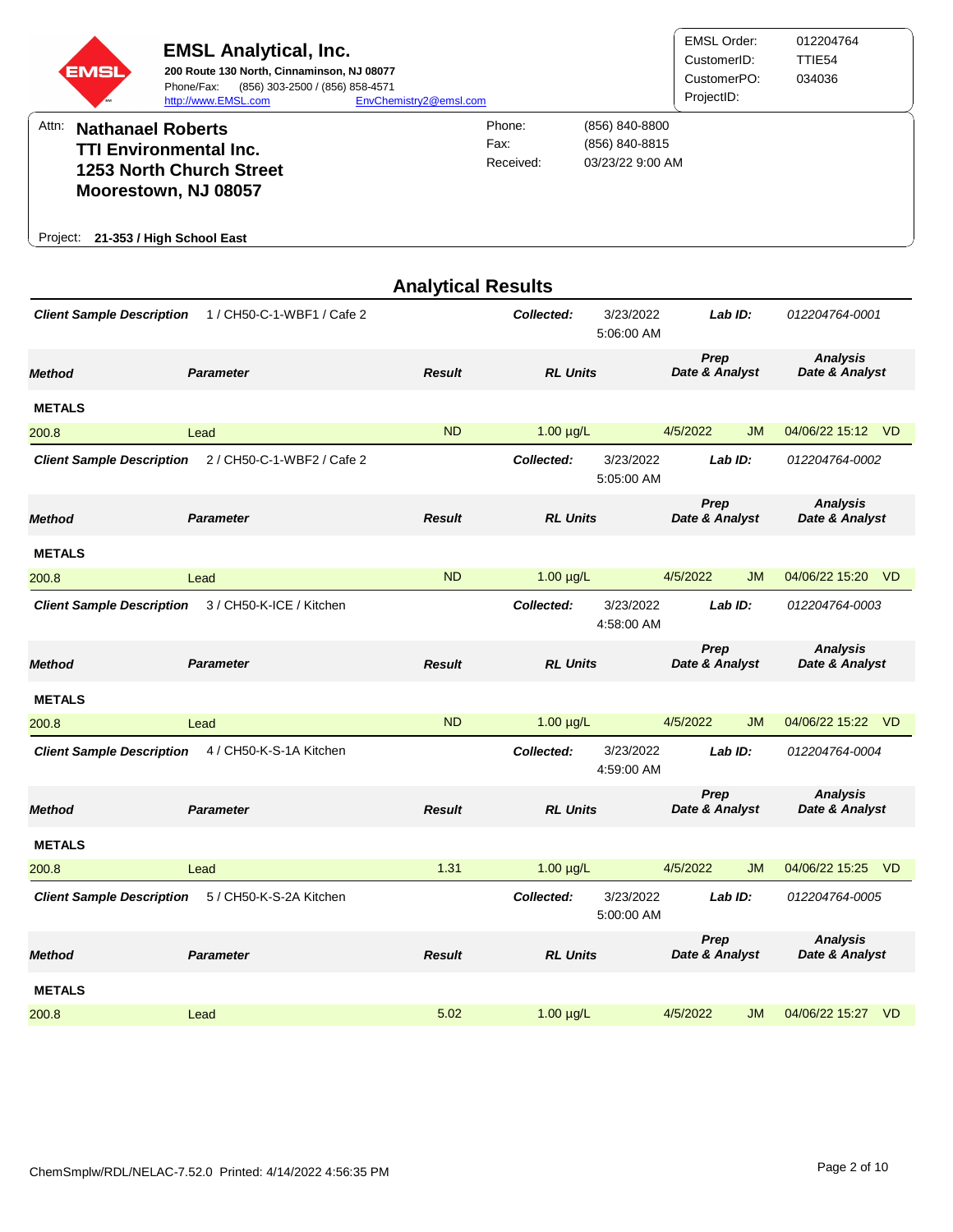| <b>EMSL</b> | <b>EMSL Analytical, Inc.</b><br>200 Route 130 North, Cinnaminson, NJ 08077<br>(856) 303-2500 / (856) 858-4571<br>Phone/Fax:<br>http://www.EMSL.com | EnvChemistry2@emsl.com |                             |                                                      | <b>EMSL Order:</b><br>CustomerID:<br>CustomerPO:<br>ProjectID: | 012204764<br>TTIE54<br>034036 |
|-------------|----------------------------------------------------------------------------------------------------------------------------------------------------|------------------------|-----------------------------|------------------------------------------------------|----------------------------------------------------------------|-------------------------------|
| Attn:       | <b>Nathanael Roberts</b><br><b>TTI Environmental Inc.</b><br>1253 North Church Street<br>Moorestown, NJ 08057                                      |                        | Phone:<br>Fax:<br>Received: | (856) 840-8800<br>(856) 840-8815<br>03/23/22 9:00 AM |                                                                |                               |
| Project:    | 21-353 / High School East                                                                                                                          |                        |                             |                                                      |                                                                |                               |

|                                  |                             | <b>Analytical Results</b> |                 |                         |                        |           |                                   |     |
|----------------------------------|-----------------------------|---------------------------|-----------------|-------------------------|------------------------|-----------|-----------------------------------|-----|
| <b>Client Sample Description</b> | 6 / CH50-K-S-3A Kitchen     |                           | Collected:      | 3/23/2022<br>5:01:00 AM |                        | Lab ID:   | 012204764-0006                    |     |
| Method                           | <b>Parameter</b>            | <b>Result</b>             | <b>RL Units</b> |                         | Prep<br>Date & Analyst |           | <b>Analysis</b><br>Date & Analyst |     |
| <b>METALS</b>                    |                             |                           |                 |                         |                        |           |                                   |     |
| 200.8                            | Lead                        | 11.6                      | $1.00 \mu g/L$  |                         | 4/5/2022               | <b>JM</b> | 04/06/22 15:35 VD                 |     |
| <b>Client Sample Description</b> | 7 / CH50-C-1-WBF3 / Cafe 1  |                           | Collected:      | 3/23/2022<br>5:03:00 AM |                        | Lab ID:   | 012204764-0007                    |     |
| <b>Method</b>                    | <b>Parameter</b>            | <b>Result</b>             | <b>RL Units</b> |                         | Prep<br>Date & Analyst |           | <b>Analysis</b><br>Date & Analyst |     |
| <b>METALS</b>                    |                             |                           |                 |                         |                        |           |                                   |     |
| 200.8                            | Lead                        | <b>ND</b>                 | $1.00 \mu g/L$  |                         | 4/5/2022               | <b>JM</b> | 04/06/22 15:38 VD                 |     |
| <b>Client Sample Description</b> | 8 / CH50-HE-S-1A / Home Ec  |                           | Collected:      | 3/23/2022<br>5:05:00 AM |                        | Lab ID:   | 012204764-0008                    |     |
| <b>Method</b>                    | <b>Parameter</b>            | <b>Result</b>             | <b>RL Units</b> |                         | Prep<br>Date & Analyst |           | <b>Analysis</b><br>Date & Analyst |     |
| <b>METALS</b>                    |                             |                           |                 |                         |                        |           |                                   |     |
| 200.8                            | Lead                        | <b>ND</b>                 | $1.00 \mu g/L$  |                         | 4/5/2022               | <b>JM</b> | 04/06/22 15:40 VD                 |     |
| <b>Client Sample Description</b> | 9 / CH50-HE-S-2A / Home Ec  |                           | Collected:      | 3/23/2022<br>5:06:00 AM |                        | Lab ID:   | 012204764-0009                    |     |
| <b>Method</b>                    | <b>Parameter</b>            | <b>Result</b>             | <b>RL Units</b> |                         | Prep<br>Date & Analyst |           | <b>Analysis</b><br>Date & Analyst |     |
| <b>METALS</b>                    |                             |                           |                 |                         |                        |           |                                   |     |
| 200.8                            | Lead                        | <b>ND</b>                 | $1.00 \mu g/L$  |                         | 4/5/2022               | <b>JM</b> | 04/06/22 15:43 VD                 |     |
| <b>Client Sample Description</b> | 10 / CH50-HE-S-3A / Home Ec |                           | Collected:      | 3/23/2022<br>5:07:00 AM |                        | Lab ID:   | 012204764-0010                    |     |
| <b>Method</b>                    | <b>Parameter</b>            | <b>Result</b>             | <b>RL Units</b> |                         | Prep<br>Date & Analyst |           | <b>Analysis</b><br>Date & Analyst |     |
| <b>METALS</b>                    |                             |                           |                 |                         |                        |           |                                   |     |
| 200.8                            | Lead                        | <b>ND</b>                 | $1.00 \mu g/L$  |                         | 4/5/2022               | <b>JM</b> | 04/06/22 15:46                    | -VD |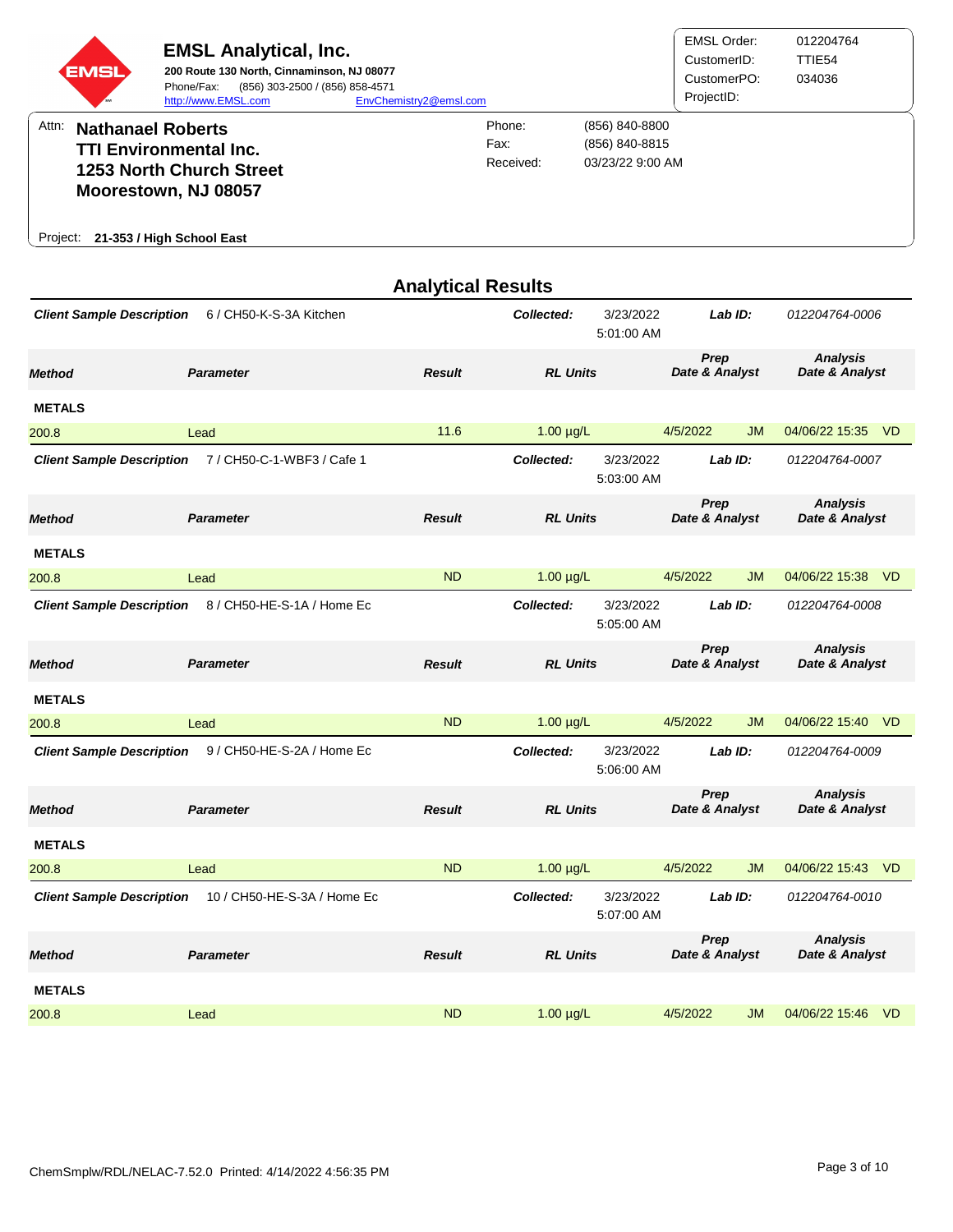| <b>EMSL</b> | <b>EMSL Analytical, Inc.</b><br>200 Route 130 North, Cinnaminson, NJ 08077<br>(856) 303-2500 / (856) 858-4571<br>Phone/Fax:<br>http://www.EMSL.com | EnvChemistry2@emsl.com |                             |                                                      | <b>EMSL Order:</b><br>CustomerID:<br>CustomerPO:<br>ProjectID: | 012204764<br>TTIE54<br>034036 |
|-------------|----------------------------------------------------------------------------------------------------------------------------------------------------|------------------------|-----------------------------|------------------------------------------------------|----------------------------------------------------------------|-------------------------------|
| Attn:       | <b>Nathanael Roberts</b><br><b>TTI Environmental Inc.</b><br>1253 North Church Street<br>Moorestown, NJ 08057                                      |                        | Phone:<br>Fax:<br>Received: | (856) 840-8800<br>(856) 840-8815<br>03/23/22 9:00 AM |                                                                |                               |
| Project:    | 21-353 / High School East                                                                                                                          |                        |                             |                                                      |                                                                |                               |

|                                  |                                  |               | <b>Analytical Results</b> |                         |                        |           |                                   |           |
|----------------------------------|----------------------------------|---------------|---------------------------|-------------------------|------------------------|-----------|-----------------------------------|-----------|
| <b>Client Sample Description</b> | 11 / CH50-HE-S-4A / Home Ec      |               | Collected:                | 3/23/2022<br>5:08:00 AM |                        | Lab ID:   | 012204764-0011                    |           |
| <b>Method</b>                    | <b>Parameter</b>                 | <b>Result</b> | <b>RL Units</b>           |                         | Prep<br>Date & Analyst |           | <b>Analysis</b><br>Date & Analyst |           |
| <b>METALS</b>                    |                                  |               |                           |                         |                        |           |                                   |           |
| 200.8                            | Lead                             | 1.71          | $1.00 \mu g/L$            |                         | 4/5/2022               | <b>JM</b> | 04/06/22 15:48 VD                 |           |
| <b>Client Sample Description</b> | 12 / CH50-HE-S-5A / Home Ec      |               | Collected:                | 3/23/2022<br>5:09:00 AM |                        | Lab ID:   | 012204764-0012                    |           |
| <b>Method</b>                    | <b>Parameter</b>                 | <b>Result</b> | <b>RL Units</b>           |                         | Prep<br>Date & Analyst |           | <b>Analysis</b><br>Date & Analyst |           |
| <b>METALS</b>                    |                                  |               |                           |                         |                        |           |                                   |           |
| 200.8                            | Lead                             | <b>ND</b>     | $1.00 \mu g/L$            |                         | 4/5/2022               | <b>JM</b> | 04/06/22 15:56                    | – VD      |
| <b>Client Sample Description</b> | 13 / CH50-HE-S-6A / Home Ec      |               | Collected:                | 3/23/2022<br>5.11:00 AM |                        | Lab ID:   | 012204764-0013                    |           |
| <b>Method</b>                    | <b>Parameter</b>                 | <b>Result</b> | <b>RL Units</b>           |                         | Prep<br>Date & Analyst |           | <b>Analysis</b><br>Date & Analyst |           |
| <b>METALS</b>                    |                                  |               |                           |                         |                        |           |                                   |           |
| 200.8                            | Lead                             | <b>ND</b>     | $1.00 \mu g/L$            |                         | 4/5/2022               | <b>JM</b> | 04/06/22 15:59                    | <b>VD</b> |
| <b>Client Sample Description</b> | 14 / CH50-HE-S-7A / Home Ec      |               | Collected:                | 3/23/2022<br>5:12:00 AM |                        | Lab ID:   | 012204764-0014                    |           |
| <b>Method</b>                    | <b>Parameter</b>                 | <b>Result</b> | <b>RL Units</b>           |                         | Prep<br>Date & Analyst |           | <b>Analysis</b><br>Date & Analyst |           |
| <b>METALS</b>                    |                                  |               |                           |                         |                        |           |                                   |           |
| 200.8                            | Lead                             | <b>ND</b>     | $1.00 \mu g/L$            |                         | 4/5/2022               | <b>JM</b> | 04/06/22 16:07                    | <b>VD</b> |
| <b>Client Sample Description</b> | 15 / CH50-WBF-4 LEFT / Hall Near |               | Collected:                | 3/23/2022               |                        | Lab ID:   | 012204764-0015                    |           |
|                                  | Photography Left                 |               |                           | 5:15:00 AM              |                        |           |                                   |           |
| <b>Method</b>                    | <b>Parameter</b>                 | <b>Result</b> | <b>RL Units</b>           |                         | Prep<br>Date & Analyst |           | <b>Analysis</b><br>Date & Analyst |           |
| <b>METALS</b>                    |                                  |               |                           |                         |                        |           |                                   |           |
| 200.8                            | Lead                             | <b>ND</b>     | $1.00 \mu g/L$            |                         | 4/5/2022               | JM        | 04/06/22 16:09                    | <b>VD</b> |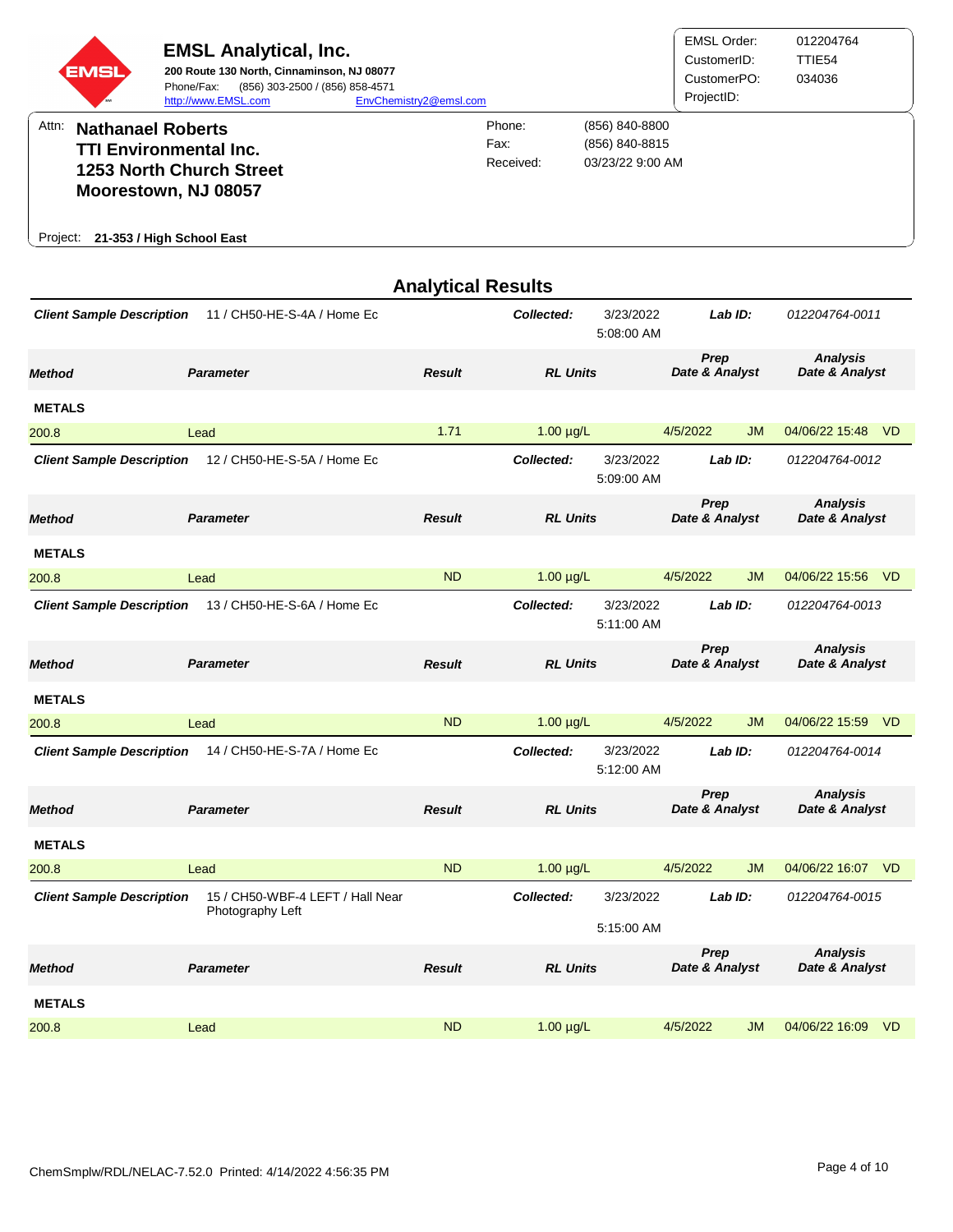|       | <b>EMSL</b>              | <b>EMSL Analytical, Inc.</b><br>200 Route 130 North, Cinnaminson, NJ 08077<br>(856) 303-2500 / (856) 858-4571<br>Phone/Fax:<br>http://www.EMSL.com | EnvChemistry2@emsl.com |                             |                                                      | <b>EMSL Order:</b><br>CustomerID:<br>CustomerPO:<br>ProjectID: | 012204764<br>TTIE54<br>034036 |
|-------|--------------------------|----------------------------------------------------------------------------------------------------------------------------------------------------|------------------------|-----------------------------|------------------------------------------------------|----------------------------------------------------------------|-------------------------------|
| Attn: | <b>Nathanael Roberts</b> | <b>TTI Environmental Inc.</b><br>1253 North Church Street<br>Moorestown, NJ 08057                                                                  |                        | Phone:<br>Fax:<br>Received: | (856) 840-8800<br>(856) 840-8815<br>03/23/22 9:00 AM |                                                                |                               |
|       |                          | Project: 21-353 / High School East                                                                                                                 |                        |                             |                                                      |                                                                |                               |

|                                  |                                                     | <b>Analytical Results</b> |                 |                         |                        |           |                                   |           |
|----------------------------------|-----------------------------------------------------|---------------------------|-----------------|-------------------------|------------------------|-----------|-----------------------------------|-----------|
| <b>Client Sample Description</b> | 16 / CH50-WBF-4A RIGHT / Hall Near<br>Photography R |                           | Collected:      | 3/23/2022<br>5:16:00 AM |                        | Lab ID:   | 012204764-0016                    |           |
| <b>Method</b>                    | <b>Parameter</b>                                    | <b>Result</b>             | <b>RL Units</b> |                         | Prep<br>Date & Analyst |           | <b>Analysis</b><br>Date & Analyst |           |
| <b>METALS</b>                    |                                                     |                           |                 |                         |                        |           |                                   |           |
| 200.8                            | Lead                                                | <b>ND</b>                 | $1.00 \mu g/L$  |                         | 4/5/2022               | <b>JM</b> | 04/06/22 16:12 VD                 |           |
| <b>Client Sample Description</b> | 17 / CH50-WBF-5 / Main Hall Outside Cafe<br>1 Left  |                           | Collected:      | 3/23/2022               |                        | Lab ID:   | 012204764-0017                    |           |
|                                  |                                                     |                           |                 | 5:41:00 AM              |                        |           |                                   |           |
| <b>Method</b>                    | <b>Parameter</b>                                    | <b>Result</b>             | <b>RL Units</b> |                         | Prep<br>Date & Analyst |           | <b>Analysis</b><br>Date & Analyst |           |
| <b>METALS</b>                    |                                                     |                           |                 |                         |                        |           |                                   |           |
| 200.8                            | Lead                                                | <b>ND</b>                 | $1.00 \mu g/L$  |                         | 4/5/2022               | <b>JM</b> | 04/06/22 16:14 VD                 |           |
| <b>Client Sample Description</b> | 18 / CH50-WBF-6 / Main Hall Outside Cafe<br>1 Right |                           | Collected:      | 3/23/2022               |                        | Lab ID:   | 012204764-0018                    |           |
|                                  |                                                     |                           |                 | 5:41:00 AM              |                        |           |                                   |           |
| <b>Method</b>                    | <b>Parameter</b>                                    | <b>Result</b>             | <b>RL Units</b> |                         | Prep<br>Date & Analyst |           | <b>Analysis</b><br>Date & Analyst |           |
| <b>METALS</b>                    |                                                     |                           |                 |                         |                        |           |                                   |           |
| 200.8                            | Lead                                                | <b>ND</b>                 | $1.00 \mu g/L$  |                         | 4/5/2022               | <b>JM</b> | 04/06/22 16:17                    | VD        |
| <b>Client Sample Description</b> | 19 / CH50-WBF-7 LEFT / D Hall Music                 |                           | Collected:      | 3/23/2022<br>5:48:00 AM |                        | Lab ID:   | 012204764-0019                    |           |
| <b>Method</b>                    | <b>Parameter</b>                                    | <b>Result</b>             | <b>RL Units</b> |                         | Prep<br>Date & Analyst |           | <b>Analysis</b><br>Date & Analyst |           |
| <b>METALS</b>                    |                                                     |                           |                 |                         |                        |           |                                   |           |
| 200.8                            | Lead                                                | <b>ND</b>                 | $1.00 \mu g/L$  |                         | 4/5/2022               | <b>JM</b> | 04/06/22 16:20                    | <b>VD</b> |
| <b>Client Sample Description</b> | 20 / CH50-WBF-7A RIGHT / D Hall in Music            |                           | Collected:      | 3/23/2022<br>5:48:00 AM |                        | Lab ID:   | 012204764-0020                    |           |
| <b>Method</b>                    | <b>Parameter</b>                                    | <b>Result</b>             | <b>RL Units</b> |                         | Prep<br>Date & Analyst |           | <b>Analysis</b><br>Date & Analyst |           |
| <b>METALS</b>                    |                                                     |                           |                 |                         |                        |           |                                   |           |
| 200.8                            | Lead                                                | <b>ND</b>                 | $1.00 \mu g/L$  |                         | 4/5/2022               | <b>JM</b> | 04/06/22 16:22                    | -VD       |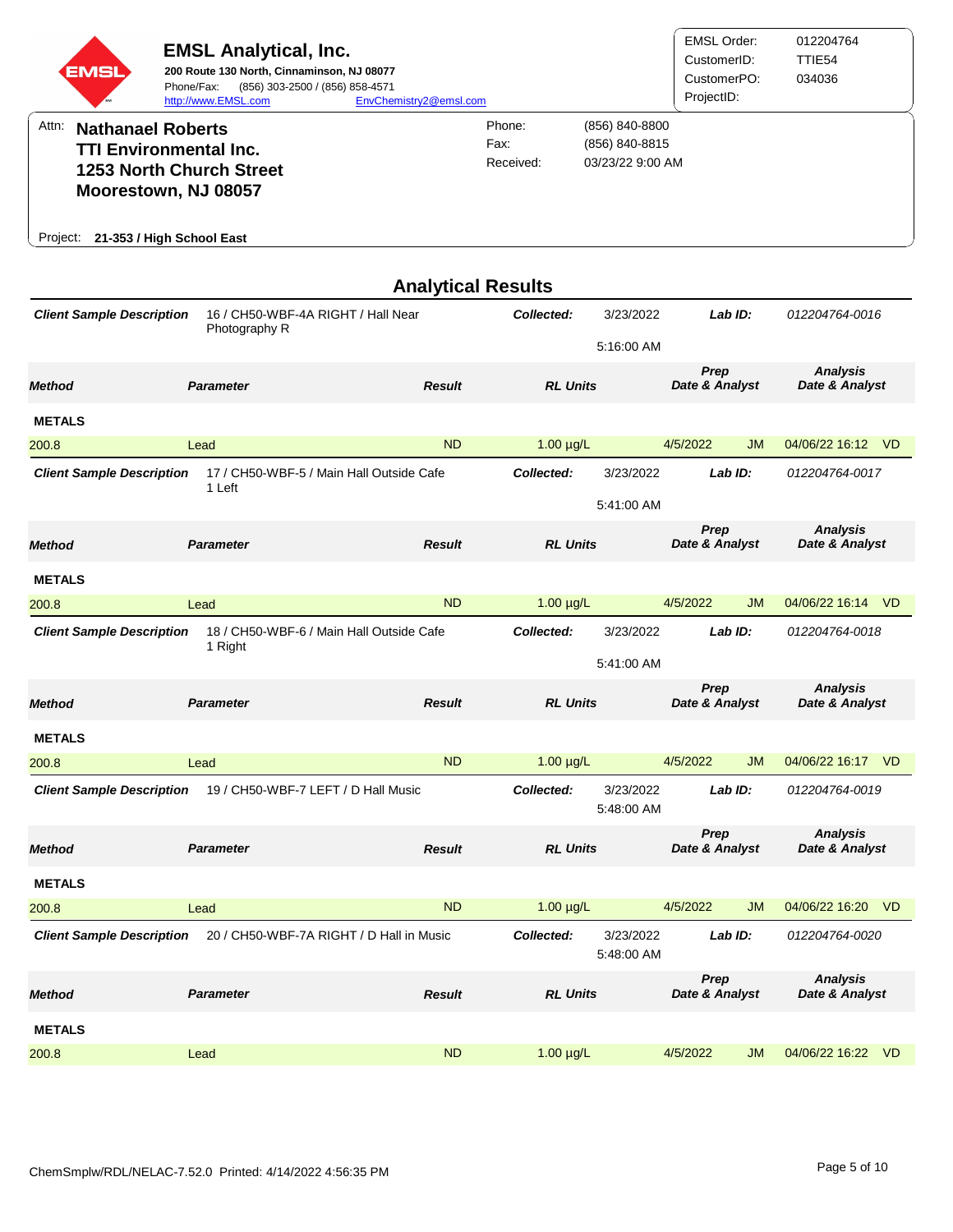|          | <b>EMSL</b>              | <b>EMSL Analytical, Inc.</b><br>200 Route 130 North, Cinnaminson, NJ 08077<br>(856) 303-2500 / (856) 858-4571<br>Phone/Fax:<br>http://www.EMSL.com | EnvChemistry2@emsl.com |                             |                                                      | EMSL Order:<br>CustomerID:<br>CustomerPO:<br>ProjectID: | 012204764<br>TTIE <sub>54</sub><br>034036 |
|----------|--------------------------|----------------------------------------------------------------------------------------------------------------------------------------------------|------------------------|-----------------------------|------------------------------------------------------|---------------------------------------------------------|-------------------------------------------|
| Attn:    | <b>Nathanael Roberts</b> | <b>TTI Environmental Inc.</b><br><b>1253 North Church Street</b><br>Moorestown, NJ 08057                                                           |                        | Phone:<br>Fax:<br>Received: | (856) 840-8800<br>(856) 840-8815<br>03/23/22 9:00 AM |                                                         |                                           |
| Project: |                          | 21-353 / High School East                                                                                                                          |                        |                             |                                                      |                                                         |                                           |

|                                  |                                              | <b>Analytical Results</b> |                 |                         |                        |           |                                   |                |
|----------------------------------|----------------------------------------------|---------------------------|-----------------|-------------------------|------------------------|-----------|-----------------------------------|----------------|
| <b>Client Sample Description</b> | 21 / CH50-WBF-8 / Girls Locker Room          |                           | Collected:      | 3/23/2022<br>5:15:00 AM | Lab ID:                |           | 012204764-0021                    |                |
| <b>Method</b>                    | <b>Parameter</b>                             | <b>Result</b>             | <b>RL Units</b> |                         | Prep<br>Date & Analyst |           | <b>Analysis</b><br>Date & Analyst |                |
| <b>METALS</b>                    |                                              |                           |                 |                         |                        |           |                                   |                |
| 200.8                            | Lead                                         | <b>ND</b>                 | $1.00 \mu g/L$  |                         | 4/5/2022               | <b>JM</b> | 04/06/22 16:38                    | <b>VD</b>      |
| <b>Client Sample Description</b> | 22 / CH50-WBF-9 / Boys Locker Room           |                           | Collected:      | 3/23/2022<br>5:17:00 AM |                        | Lab ID:   | 012204764-0022                    |                |
| Method                           | <b>Parameter</b>                             | <b>Result</b>             | <b>RL Units</b> |                         | Prep<br>Date & Analyst |           | <b>Analysis</b><br>Date & Analyst |                |
| <b>METALS</b>                    |                                              |                           |                 |                         |                        |           |                                   |                |
| 200.8                            | Lead                                         | <b>ND</b>                 | $1.00 \mu g/L$  |                         | 4/5/2022               | <b>JM</b> | 04/06/22 16:46 VD                 |                |
| <b>Client Sample Description</b> | 23 / CH50-WBF-10 / Lobby Outside Rear<br>Gym |                           | Collected:      | 3/23/2022               |                        | Lab ID:   | 012204764-0023                    |                |
|                                  |                                              |                           |                 | 5:19:00 AM              |                        |           |                                   |                |
| <b>Method</b>                    | <b>Parameter</b>                             | <b>Result</b>             | <b>RL Units</b> |                         | Prep<br>Date & Analyst |           | <b>Analysis</b><br>Date & Analyst |                |
| <b>METALS</b>                    |                                              |                           |                 |                         |                        |           |                                   |                |
| 200.8                            | Lead                                         | <b>ND</b>                 | $1.00 \mu g/L$  |                         | 4/5/2022               | <b>JM</b> | 04/06/22 16:48                    | <b>VD</b>      |
| <b>Client Sample Description</b> | 24 / CH50-WBF-11 / Dibart Gym                |                           | Collected:      | 3/23/2022<br>5:40:00 AM |                        | Lab ID:   | 012204764-0024                    |                |
| <b>Method</b>                    | <b>Parameter</b>                             | <b>Result</b>             | <b>RL Units</b> |                         | Prep<br>Date & Analyst |           | <b>Analysis</b><br>Date & Analyst |                |
| <b>METALS</b>                    |                                              |                           |                 |                         |                        |           |                                   |                |
| 200.8                            | Lead                                         | <b>ND</b>                 | $1.00 \mu g/L$  |                         | 4/5/2022               | <b>JM</b> | 04/06/22 16:51 VD                 |                |
| <b>Client Sample Description</b> | 25 / CH50-WBF-12 / Hall Near C110 Left       |                           | Collected:      | 3/23/2022<br>5:20:00 AM |                        | Lab ID:   | 012204764-0025                    |                |
| <b>Method</b>                    | <b>Parameter</b>                             | Result                    | <b>RL Units</b> |                         | Prep<br>Date & Analyst |           | <b>Analysis</b><br>Date & Analyst |                |
| <b>METALS</b>                    |                                              |                           |                 |                         |                        |           |                                   |                |
| 200.8                            | Lead                                         | <b>ND</b>                 | $1.00 \mu g/L$  |                         | 4/5/2022               | JM        | 04/06/22 16:53                    | V <sub>D</sub> |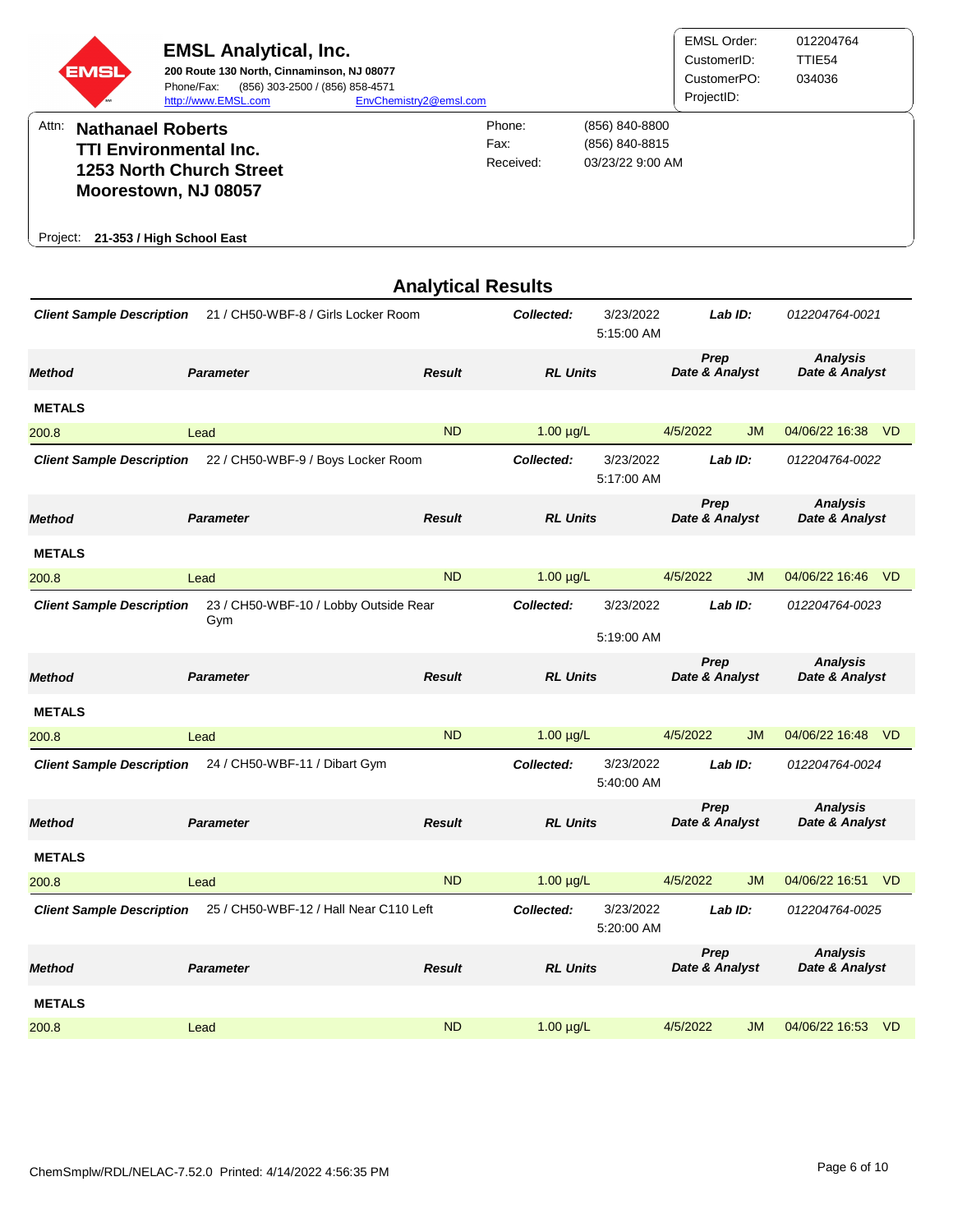|          | <b>EMSL</b>              | <b>EMSL Analytical, Inc.</b><br>200 Route 130 North, Cinnaminson, NJ 08077<br>(856) 303-2500 / (856) 858-4571<br>Phone/Fax:<br>http://www.EMSL.com | EnvChemistry2@emsl.com |                             |                                                      | EMSL Order:<br>CustomerID:<br>CustomerPO:<br>ProjectID: | 012204764<br>TTIE54<br>034036 |
|----------|--------------------------|----------------------------------------------------------------------------------------------------------------------------------------------------|------------------------|-----------------------------|------------------------------------------------------|---------------------------------------------------------|-------------------------------|
| Attn:    | <b>Nathanael Roberts</b> | <b>TTI Environmental Inc.</b><br><b>1253 North Church Street</b><br>Moorestown, NJ 08057                                                           |                        | Phone:<br>Fax:<br>Received: | (856) 840-8800<br>(856) 840-8815<br>03/23/22 9:00 AM |                                                         |                               |
| Project: |                          | 21-353 / High School East                                                                                                                          |                        |                             |                                                      |                                                         |                               |

|                                  |                                                  |               | <b>Analytical Results</b> |                         |                        |           |                                   |                |
|----------------------------------|--------------------------------------------------|---------------|---------------------------|-------------------------|------------------------|-----------|-----------------------------------|----------------|
| <b>Client Sample Description</b> | 26 / CH50-WBF-13 / Hall Near C110 Right          |               | Collected:                | 3/23/2022<br>5:21:00 AM |                        | Lab ID:   | 012204764-0026                    |                |
| Method                           | <b>Parameter</b>                                 | <b>Result</b> | <b>RL Units</b>           |                         | Prep<br>Date & Analyst |           | <b>Analysis</b><br>Date & Analyst |                |
| <b>METALS</b>                    |                                                  |               |                           |                         |                        |           |                                   |                |
| 200.8                            | Lead                                             | <b>ND</b>     | $1.00 \mu g/L$            |                         | 4/5/2022               | <b>JM</b> | 04/06/22 16:56                    | -VD            |
| <b>Client Sample Description</b> | 27 / CH50-WBF-14/ Hall Near C108                 |               | Collected:                | 3/23/2022<br>5:23:00 AM |                        | Lab ID:   | 012204764-0027                    |                |
| Method                           | <b>Parameter</b>                                 | <b>Result</b> | <b>RL Units</b>           |                         | Prep<br>Date & Analyst |           | <b>Analysis</b><br>Date & Analyst |                |
| <b>METALS</b>                    |                                                  |               |                           |                         |                        |           |                                   |                |
| 200.8                            | Lead                                             | <b>ND</b>     | $1.00 \mu g/L$            |                         | 4/5/2022               | <b>JM</b> | 04/06/22 16:59 VD                 |                |
| <b>Client Sample Description</b> | 28 / CH50-S-N-1A / Nurse                         |               | Collected:                | 3/23/2022<br>5:45:00 AM |                        | Lab ID:   | 012204764-0028                    |                |
| <b>Method</b>                    | <b>Parameter</b>                                 | <b>Result</b> | <b>RL Units</b>           |                         | Prep<br>Date & Analyst |           | <b>Analysis</b><br>Date & Analyst |                |
| <b>METALS</b>                    |                                                  |               |                           |                         |                        |           |                                   |                |
| 200.8                            | Lead                                             | <b>ND</b>     | $1.00 \mu g/L$            |                         | 4/5/2022               | <b>JM</b> | 04/06/22 17:01 VD                 |                |
| <b>Client Sample Description</b> | 29 / CH50-WBF-15 / A Hall Administration<br>Wing |               | Collected:                | 3/23/2022               |                        | Lab ID:   | 012204764-0029                    |                |
|                                  |                                                  |               |                           | 5:46:00 AM              |                        |           |                                   |                |
| <b>Method</b>                    | <b>Parameter</b>                                 | <b>Result</b> | <b>RL Units</b>           |                         | Prep<br>Date & Analyst |           | <b>Analysis</b><br>Date & Analyst |                |
| <b>METALS</b>                    |                                                  |               |                           |                         |                        |           |                                   |                |
| 200.8                            | Lead                                             | <b>ND</b>     | $1.00 \mu g/L$            |                         | 4/5/2022               | <b>JM</b> | 04/06/22 17:09                    | V <sub>D</sub> |
| <b>Client Sample Description</b> | 30 / CH50-WBF-16 / Hall Outside Annex            |               | Collected:                | 3/23/2022<br>5:18:00 AM |                        | Lab ID:   | 012204764-0030                    |                |
| <b>Method</b>                    | <b>Parameter</b>                                 | <b>Result</b> | <b>RL Units</b>           |                         | Prep<br>Date & Analyst |           | <b>Analysis</b><br>Date & Analyst |                |
| <b>METALS</b>                    |                                                  |               |                           |                         |                        |           |                                   |                |
| 200.8                            | Lead                                             | <b>ND</b>     | $1.00 \mu g/L$            |                         | 4/5/2022               | <b>JM</b> | 04/06/22 17:12 VD                 |                |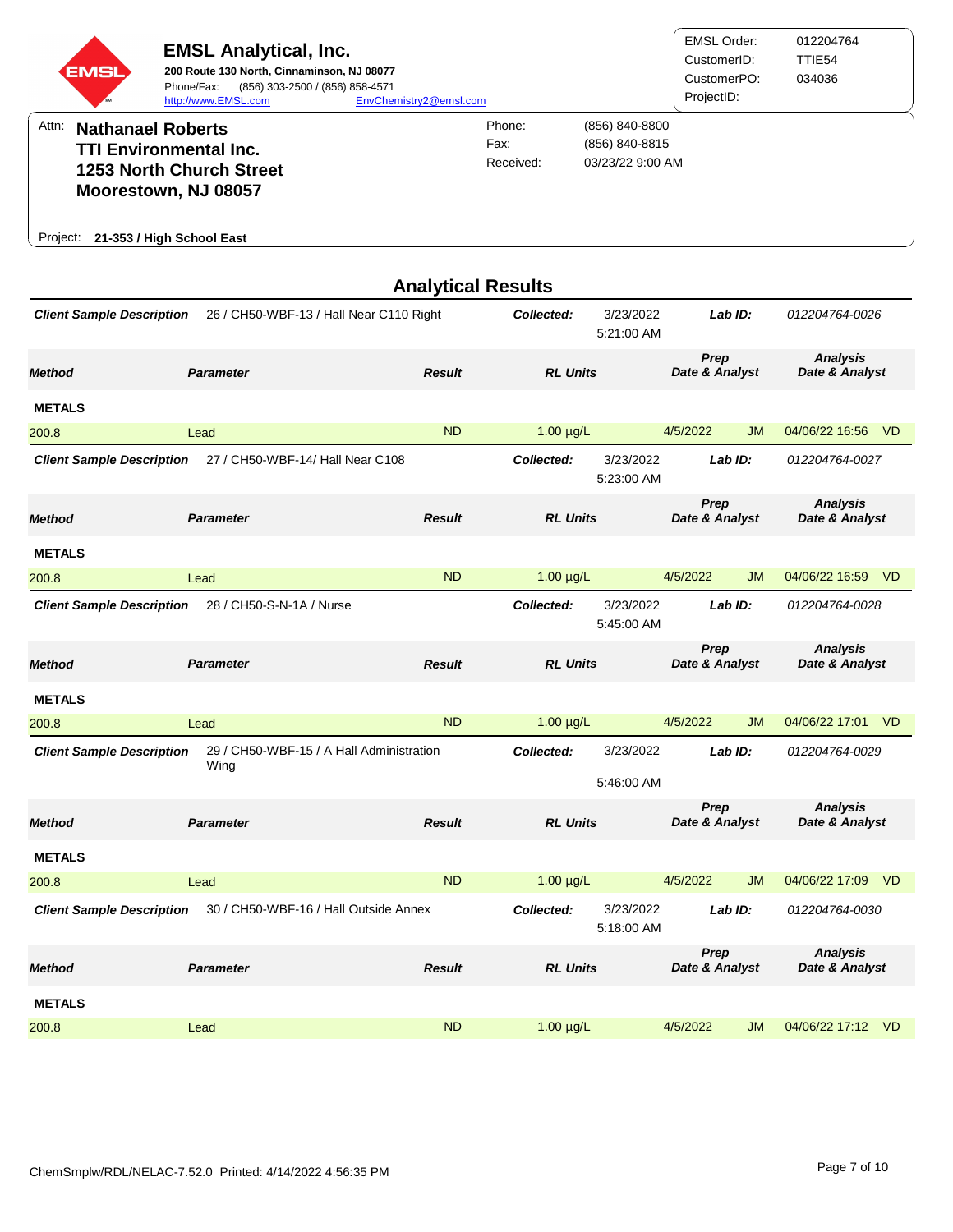|          | <b>EMSL</b>              | <b>EMSL Analytical, Inc.</b><br>200 Route 130 North, Cinnaminson, NJ 08077<br>(856) 303-2500 / (856) 858-4571<br>Phone/Fax:<br>http://www.EMSL.com | EnvChemistry2@emsl.com |                             |                                                      | EMSL Order:<br>CustomerID:<br>CustomerPO:<br>ProjectID: | 012204764<br>TTIE <sub>54</sub><br>034036 |
|----------|--------------------------|----------------------------------------------------------------------------------------------------------------------------------------------------|------------------------|-----------------------------|------------------------------------------------------|---------------------------------------------------------|-------------------------------------------|
| Attn:    | <b>Nathanael Roberts</b> | <b>TTI Environmental Inc.</b><br><b>1253 North Church Street</b><br>Moorestown, NJ 08057                                                           |                        | Phone:<br>Fax:<br>Received: | (856) 840-8800<br>(856) 840-8815<br>03/23/22 9:00 AM |                                                         |                                           |
| Project: |                          | 21-353 / High School East                                                                                                                          |                        |                             |                                                      |                                                         |                                           |

| <b>Client Sample Description</b><br>31 / CH50-S-F-2A / Faculty Lounge B141                    |               | Collected:                                                                                                            | 3/23/2022<br>5:35:00 AM   |                                                                                                                                                                  |                                                          | 012204764-0031                                            |                                                                                                               |
|-----------------------------------------------------------------------------------------------|---------------|-----------------------------------------------------------------------------------------------------------------------|---------------------------|------------------------------------------------------------------------------------------------------------------------------------------------------------------|----------------------------------------------------------|-----------------------------------------------------------|---------------------------------------------------------------------------------------------------------------|
| <b>Parameter</b>                                                                              | <b>Result</b> | <b>RL Units</b>                                                                                                       |                           | Prep<br>Date & Analyst                                                                                                                                           |                                                          | <b>Analysis</b><br>Date & Analyst                         |                                                                                                               |
|                                                                                               |               |                                                                                                                       |                           |                                                                                                                                                                  |                                                          |                                                           |                                                                                                               |
| Lead                                                                                          | 2.05          |                                                                                                                       |                           |                                                                                                                                                                  | <b>JM</b>                                                | 04/06/22 17:14                                            | <b>VD</b>                                                                                                     |
| <b>Client Sample Description</b>                                                              |               | Collected:                                                                                                            |                           | Lab ID:                                                                                                                                                          |                                                          | 012204764-0032                                            |                                                                                                               |
| <b>Parameter</b>                                                                              | <b>Result</b> | <b>RL Units</b>                                                                                                       |                           | Prep<br>Date & Analyst                                                                                                                                           |                                                          | <b>Analysis</b><br>Date & Analyst                         |                                                                                                               |
|                                                                                               |               |                                                                                                                       |                           |                                                                                                                                                                  |                                                          |                                                           |                                                                                                               |
| Lead                                                                                          | <b>ND</b>     |                                                                                                                       |                           |                                                                                                                                                                  | <b>JM</b>                                                | 04/06/22 17:22                                            | <b>VD</b>                                                                                                     |
| C208 Left                                                                                     |               | Collected:                                                                                                            | 3/23/2022                 |                                                                                                                                                                  |                                                          |                                                           |                                                                                                               |
|                                                                                               |               |                                                                                                                       |                           |                                                                                                                                                                  |                                                          |                                                           |                                                                                                               |
| <b>Parameter</b>                                                                              | <b>Result</b> | <b>RL Units</b>                                                                                                       |                           | Prep<br>Date & Analyst                                                                                                                                           |                                                          | Date & Analyst                                            |                                                                                                               |
|                                                                                               |               |                                                                                                                       |                           |                                                                                                                                                                  |                                                          |                                                           |                                                                                                               |
| Lead                                                                                          | <b>ND</b>     |                                                                                                                       |                           |                                                                                                                                                                  | JM                                                       |                                                           |                                                                                                               |
| C208 Right                                                                                    |               | Collected:                                                                                                            | 3/23/2022                 |                                                                                                                                                                  |                                                          |                                                           |                                                                                                               |
|                                                                                               |               |                                                                                                                       |                           |                                                                                                                                                                  |                                                          |                                                           |                                                                                                               |
| <b>Parameter</b>                                                                              | <b>Result</b> |                                                                                                                       |                           |                                                                                                                                                                  |                                                          |                                                           |                                                                                                               |
|                                                                                               |               |                                                                                                                       |                           |                                                                                                                                                                  |                                                          |                                                           |                                                                                                               |
| Lead                                                                                          | <b>ND</b>     |                                                                                                                       |                           |                                                                                                                                                                  | <b>JM</b>                                                | 04/06/22 17:27                                            | <b>VD</b>                                                                                                     |
| 36 / CH50-WBF-20 LEFT / 2nd Floor Near<br><b>Client Sample Description</b><br><b>Room 216</b> |               | Collected:<br>3/23/2022                                                                                               |                           | Lab ID:                                                                                                                                                          |                                                          | 012204764-0035                                            |                                                                                                               |
|                                                                                               |               |                                                                                                                       | 5:36:00 AM                |                                                                                                                                                                  |                                                          |                                                           |                                                                                                               |
| <b>Parameter</b>                                                                              | <b>Result</b> | <b>RL Units</b>                                                                                                       |                           | Prep<br>Date & Analyst                                                                                                                                           |                                                          | <b>Analysis</b><br>Date & Analyst                         |                                                                                                               |
|                                                                                               |               |                                                                                                                       |                           |                                                                                                                                                                  |                                                          |                                                           |                                                                                                               |
| Lead                                                                                          | <b>ND</b>     |                                                                                                                       |                           |                                                                                                                                                                  | <b>JM</b>                                                | 04/06/22 17:30                                            | <b>VD</b>                                                                                                     |
|                                                                                               |               | 32 / CH50-WBF-17 / Hall Near B145<br>33 / CH50-WBF-18 / 2nd Floor Hall Near<br>34 / CH50-WBF-19 / 2nd Floor Hall Near | <b>Analytical Results</b> | $1.00 \mu g/L$<br>3/23/2022<br>5:33:00 AM<br>$1.00 \mu g/L$<br>5:34:00 AM<br>$1.00 \mu g/L$<br>5:34:00 AM<br><b>RL Units</b><br>$1.00 \mu g/L$<br>$1.00 \mu g/L$ | 4/5/2022<br>4/5/2022<br>4/5/2022<br>4/5/2022<br>4/5/2022 | Lab ID:<br>Lab $ID:$<br>Lab ID:<br>Prep<br>Date & Analyst | 012204764-0033<br><b>Analysis</b><br>04/06/22 17:25 VD<br>012204764-0034<br><b>Analysis</b><br>Date & Analyst |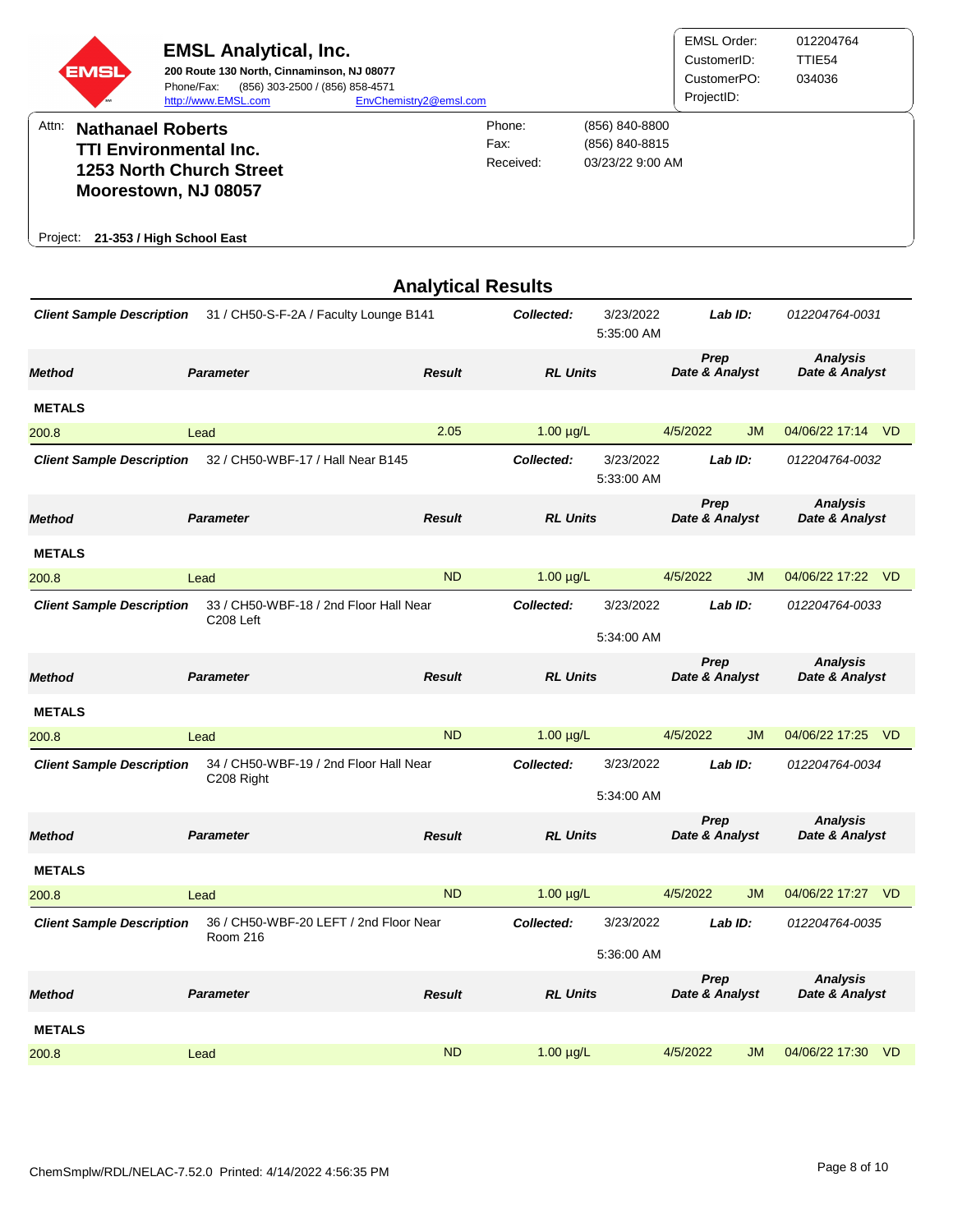| <b>EMSL</b>                      | Phone/Fax:<br>http://www.EMSL.com                                                                                                                 | <b>EMSL Analytical, Inc.</b><br>200 Route 130 North, Cinnaminson, NJ 08077<br>(856) 303-2500 / (856) 858-4571 | EnvChemistry2@emsl.com    |                             |                                                      | <b>EMSL Order:</b><br>CustomerID:<br>CustomerPO:<br>ProjectID: |           | 012204764<br>TTIE54<br>034036     |                |
|----------------------------------|---------------------------------------------------------------------------------------------------------------------------------------------------|---------------------------------------------------------------------------------------------------------------|---------------------------|-----------------------------|------------------------------------------------------|----------------------------------------------------------------|-----------|-----------------------------------|----------------|
| Attn:<br>Project:                | <b>Nathanael Roberts</b><br><b>TTI Environmental Inc.</b><br><b>1253 North Church Street</b><br>Moorestown, NJ 08057<br>21-353 / High School East |                                                                                                               |                           | Phone:<br>Fax:<br>Received: | (856) 840-8800<br>(856) 840-8815<br>03/23/22 9:00 AM |                                                                |           |                                   |                |
|                                  |                                                                                                                                                   |                                                                                                               | <b>Analytical Results</b> |                             |                                                      |                                                                |           |                                   |                |
| <b>Client Sample Description</b> |                                                                                                                                                   | 37 / CH50-WBF-20A RIGHT / 2nd F.Hall<br>Near Room 216                                                         |                           | Collected:                  | 3/23/2022<br>5:36:00 AM                              | Lab $ID:$                                                      |           | 012204764-0036                    |                |
| <b>Method</b>                    | <b>Parameter</b>                                                                                                                                  |                                                                                                               | <b>Result</b>             | <b>RL Units</b>             |                                                      | Prep<br>Date & Analyst                                         |           | <b>Analysis</b><br>Date & Analyst |                |
| <b>METALS</b>                    |                                                                                                                                                   |                                                                                                               |                           |                             |                                                      |                                                                |           |                                   |                |
| 200.8                            | Lead                                                                                                                                              |                                                                                                               | <b>ND</b>                 | $1.00 \mu g/L$              |                                                      | 4/5/2022                                                       | <b>JM</b> | 04/06/22 17:32                    | V <sub>D</sub> |
| <b>Client Sample Description</b> |                                                                                                                                                   | 38 / CH50-WBF-21 / 2nd Floor Hall Near<br>Room 236                                                            |                           | Collected:                  | 3/23/2022                                            | Lab $ID:$                                                      |           | 012204764-0037                    |                |

200.8 Lead ND 1.00 µg/L 4/5/2022 JM 04/06/22 17:40 VD

200.8 Lead ND 1.00 µg/L 4/5/2022 JM 04/06/22 17:43 VD

200.8 Lead ND 1.00 µg/L 4/5/2022 JM 04/06/22 17:45 VD

200.8 Lead 1.15 1.00 µg/L 4/5/2022 JM 04/06/22 17:48 VD

*Method Parameter Result RL Units* 

*Method Parameter Result RL Units* 

*Method Parameter Result RL Units* 

*Method Parameter Result RL Units* 

*Client Sample Description* 41 / CH50-S-F-4A / Teachers Lounge *Collected:* 3/23/2022

*Client Sample Description* 39 / CH50-WBF-22 / 2nd Floor Hall Near Room 242

*Client Sample Description* 40 / CH50-WBF-23 / 3rd Floor Hall Near Room 307

**METALS** 

**METALS** 

**METALS** 

**METALS** 

5:37:00 AM

5:35:00 AM

5:37:00 AM

5:38:00 AM

*Collected:* 3/23/2022

*Collected:* 3/23/2022

*Prep Date & Analyst* 

*Prep Date & Analyst* 

*Prep Date & Analyst* 

*Prep Date & Analyst*   *Date & Analyst* 

*Analysis* 

 *Date & Analyst* 

*Analysis* 

*Lab ID: 012204764-0038* 

*Lab ID: 012204764-0039* 

*Lab ID: 012204764-0040* 

 *Date & Analyst* 

*Analysis* 

 *Date & Analyst* 

*Analysis*